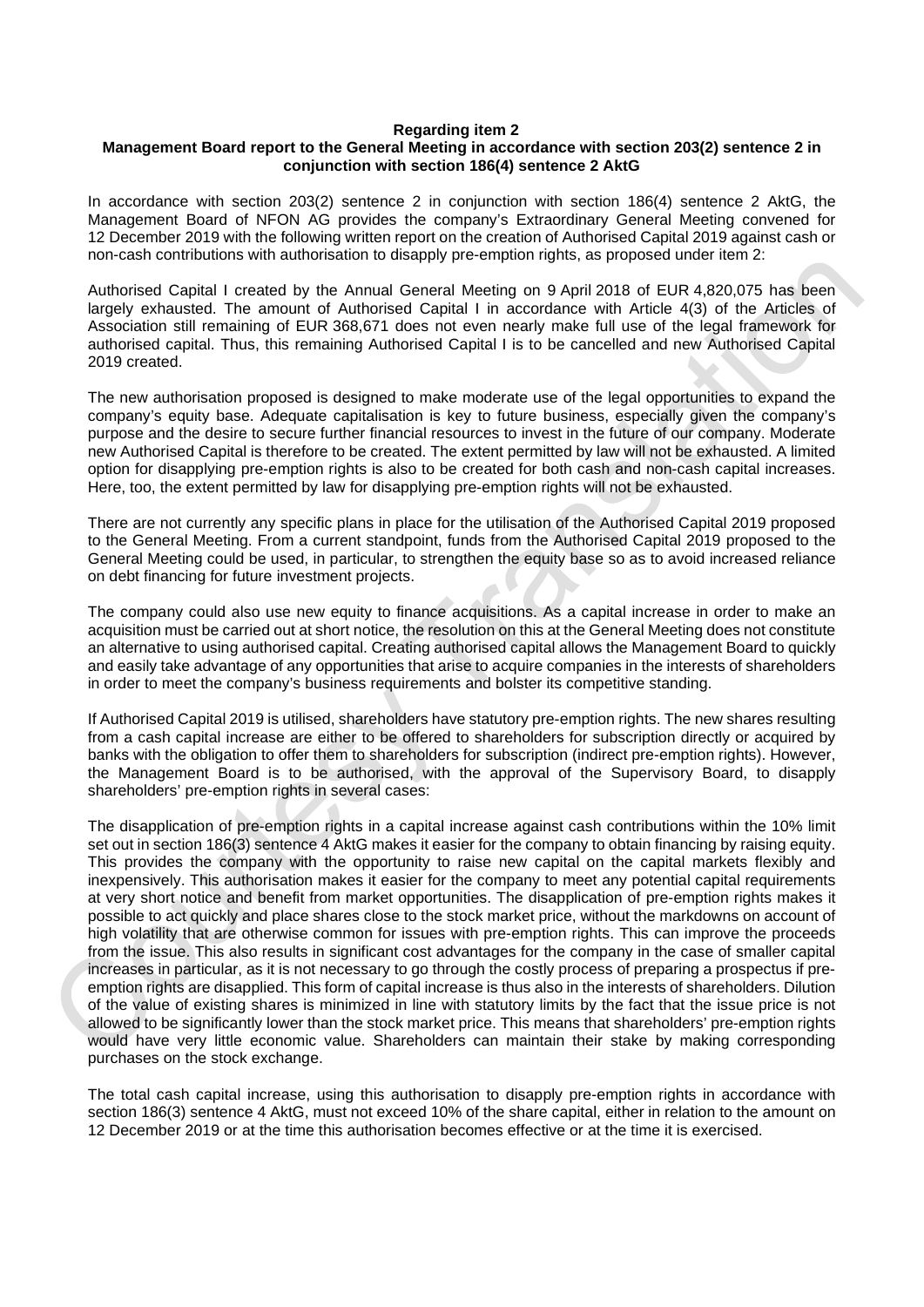In the event of non-cash capital increases, pre-emption rights should also be moderately disapplied in the amount of 10% of the existing share capital, with the approval of the Supervisory Board. This disapplication of pre-emption rights allows the Management Board in appropriate cases, with the approval of the Supervisory Board, for example, to acquire companies or investments in companies or to combine with other companies in return for transferring NFON AG shares. This should make it possible for the company to respond quickly and flexibly on national and international markets to favourable offers or other opportunities that arise to acquire companies or investments in companies or to combine with companies that operate in related business areas, in order to improve its own competitiveness in the interests of shareholders. During negotiations, it may become necessary to offer shares, as opposed to money, as consideration in order to meet sellers' expectations or maintain its own liquidity. The proposed option to disapply pre-emption rights takes this into account. The dilution resulting from disapplying pre-emption rights is offset by the fact that the business expansion through increased equity is financed by third parties and that existing shareholders – albeit with a lower equity and voting share than previously – share in company growth which, if pre-emption rights were granted, they would have to finance using own funds. However, all shareholders can maintain or increase their stake by purchasing additional shares through the stock exchange listing.

Pre-emption rights are also to be disapplied for fractional shares. This is intended to make it easier to handle an issue with a shareholder pre-emption rights. Fractional shares can result from the issue volume in question and from the fact that it is necessary to achieve a technically feasible pre-emption rights ratio. The value of these fractional shares for the individual shareholder is generally low. The possible dilution effect is also negligible due to the limitation to fractional shares. Nonetheless, the effort involved for the company in issuing shares without with pre-emption rights disapplied is considerably higher, which incurs additional costs. The new fractional shares excluded from shareholder pre-emption rights are realised either by selling them on the stock exchange or in another way that most benefits the company. Disapplying pre-emption rights therefore improves feasibility and cost efficiency and makes it easier to execute an issue, and is thus in the interests of shareholders.

The proportion of share capital represented by shares issued on the basis of this proposed authorisation in accordance with item 2, with pre-emption rights disapplied, must not exceed 10% of the share capital, either in relation to the amount on 12 December 2019 or at the time this authorisation becomes effective or at the time it is exercised.

Both the limit of 10% and the limit of 10% of share capital for the authorisation to disapply pre-emption rights in accordance with section 186(3) sentence 4 AktG and for non-cash contributions include the pro rata amount of the share capital attributable to shares that are issued or sold from the period between 12 December 2019 and the end of the term of this authorisation, with pre-emption rights disapplied, in direct or indirect application of section 186(3) sentence 4 AktG. Finally, these limits include the pro rata amount of the share capital of shares issued from 12 December 2019 onwards on the basis of an authorisation to use treasury shares in accordance with sections 71(1) no. 8 sentence 5, 186(3) sentence 4 AktG, with pre-emption rights disapplied.

These limits on disapplying pre-emption rights prevent excessive changes to shareholders' holdings.

Any time that shares are issued with pre-emption rights disapplied, the Management Board will carefully review whether this is in the interests of the company and thus of its shareholders. Only then will the Management Board exercise the option it has been granted and will provide a report on this at the next Annual General Meeting.

Munich, October 25, 2019

\_\_\_\_\_\_\_\_\_\_\_\_\_\_\_\_\_\_\_\_\_\_\_\_\_

\_\_\_\_\_\_\_\_\_\_\_\_\_\_\_\_\_\_\_\_\_\_\_\_\_

(Hans Syzmansky)

(César Flores Rodríguez)